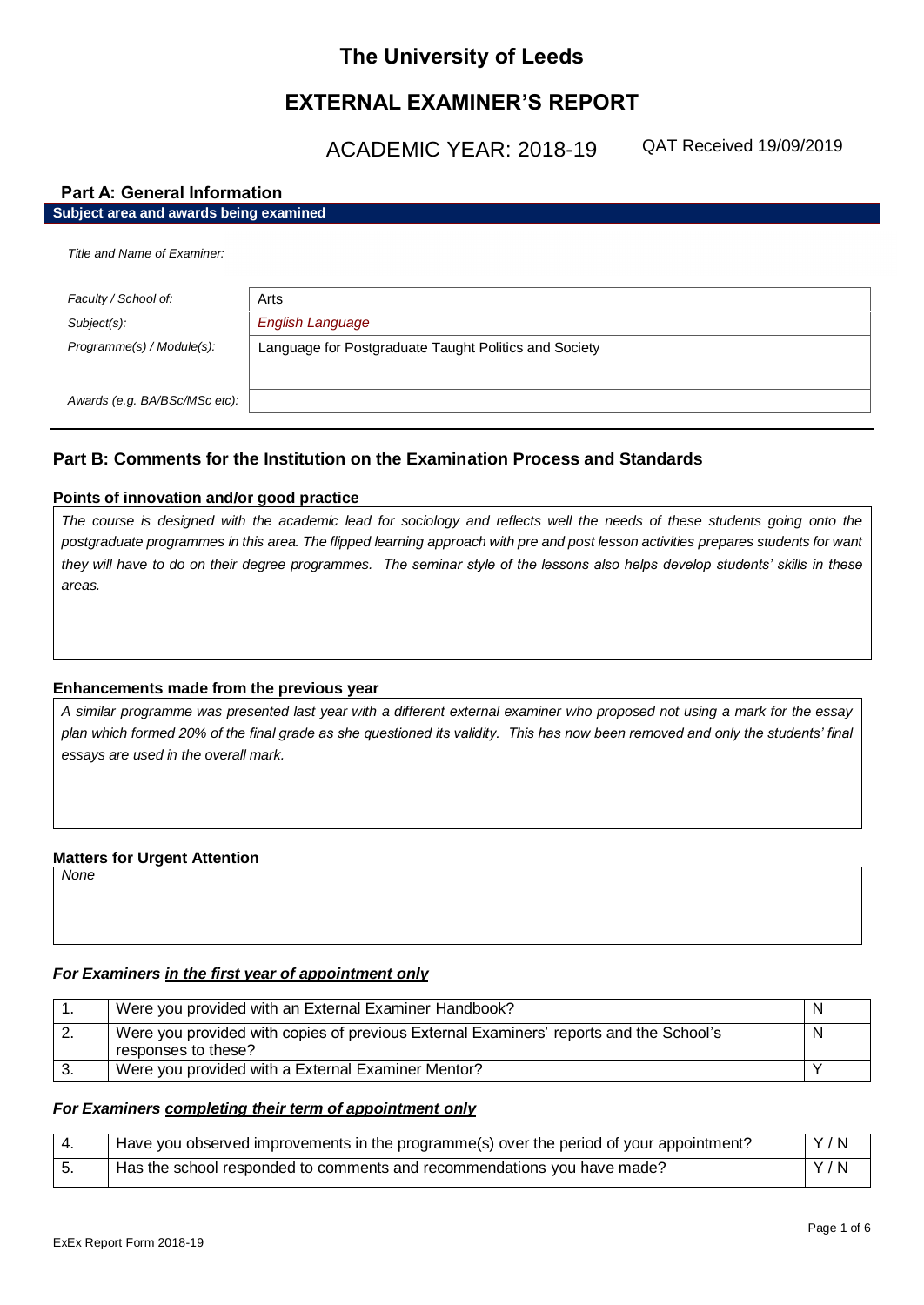| Where recommendations have not been implemented, did the school provide clear reasons for<br>this? | Y/N |
|----------------------------------------------------------------------------------------------------|-----|
| Have you acted as an External Examiner Mentor?                                                     | Y/N |

*Please comment on your experience of the programme(s) over the period of your appointment, remarking in particular on changes from year to year and the progressive development and enhancement of the learning and teaching provision, on standards achieved, on marking and assessment and the procedures of the School*

## **Standards**

| $\overline{8}$ .  | Is the overall programme structure coherent and appropriate for the level of study?                                                                                                                                                                                                                                                                                                                                                                                                                                                                                                  |                |
|-------------------|--------------------------------------------------------------------------------------------------------------------------------------------------------------------------------------------------------------------------------------------------------------------------------------------------------------------------------------------------------------------------------------------------------------------------------------------------------------------------------------------------------------------------------------------------------------------------------------|----------------|
| 9.                | Does the programme structure allow the programme aims and intended learning outcomes to be<br>met?                                                                                                                                                                                                                                                                                                                                                                                                                                                                                   |                |
| 10.               | Are the programme aims and intended learning outcomes commensurate with the level of award?                                                                                                                                                                                                                                                                                                                                                                                                                                                                                          |                |
| 11.               | Did the Aims and ILOs meet the expectations of the national subject benchmark (where relevant)?                                                                                                                                                                                                                                                                                                                                                                                                                                                                                      |                |
| 12.               | Is the programme(s) comparable with similar programmes at other institutions?                                                                                                                                                                                                                                                                                                                                                                                                                                                                                                        | $\overline{Y}$ |
|                   | The programme is well designed to develop the academic skills students will require on their degree programmes. It<br>is weighted towards academic skills development rather than explicit language teaching. Given the nature of the<br>cohort this is suitable and reflects practice in other similar pre-sessionals. However, students do not need to pass<br>the course to progress onto their degrees and there was a high failure rate; over 50%. It was remarked at the<br>progression board that this may have been due to lack of motivation due to guaranteed progression. |                |
| 13.               | Is the influence of research on the curriculum and learning and teaching clear?                                                                                                                                                                                                                                                                                                                                                                                                                                                                                                      | Y              |
|                   | The curriculum is influenced by current research on the benefits of the concept of flipped learning in EAP.                                                                                                                                                                                                                                                                                                                                                                                                                                                                          |                |
| $\overline{14}$ . | Does the programme form part of an Integrated PhD?                                                                                                                                                                                                                                                                                                                                                                                                                                                                                                                                   | N              |
|                   | Please comment on the appropriateness of the programme as training for a PhD:                                                                                                                                                                                                                                                                                                                                                                                                                                                                                                        |                |
| 15.               | Does the programme include clinical practice components?                                                                                                                                                                                                                                                                                                                                                                                                                                                                                                                             | N              |
|                   | Please comment on the learning and assessment of practice components of the curriculum here:                                                                                                                                                                                                                                                                                                                                                                                                                                                                                         |                |
| 16.               | Is the programme accredited by a Professional or Statutory Regulatory Body (PSRB)?                                                                                                                                                                                                                                                                                                                                                                                                                                                                                                   | ${\sf N}$      |
|                   | Please comment on the value of, and the programme's ability to meet, PSRB requirements here:                                                                                                                                                                                                                                                                                                                                                                                                                                                                                         |                |

## **Assessment and Feedback**

17. Does the programme design clearly align intended learning outcomes with assessment? *All ILOs are reflected in the assessments. However, in some cases this is a little implicit as assessment only consists of two items; an essay and a presentation. This does not allow for direct assessment of students' ability to deal with spoken interaction in groups or less structured formats. Some discussion was had with the module leader*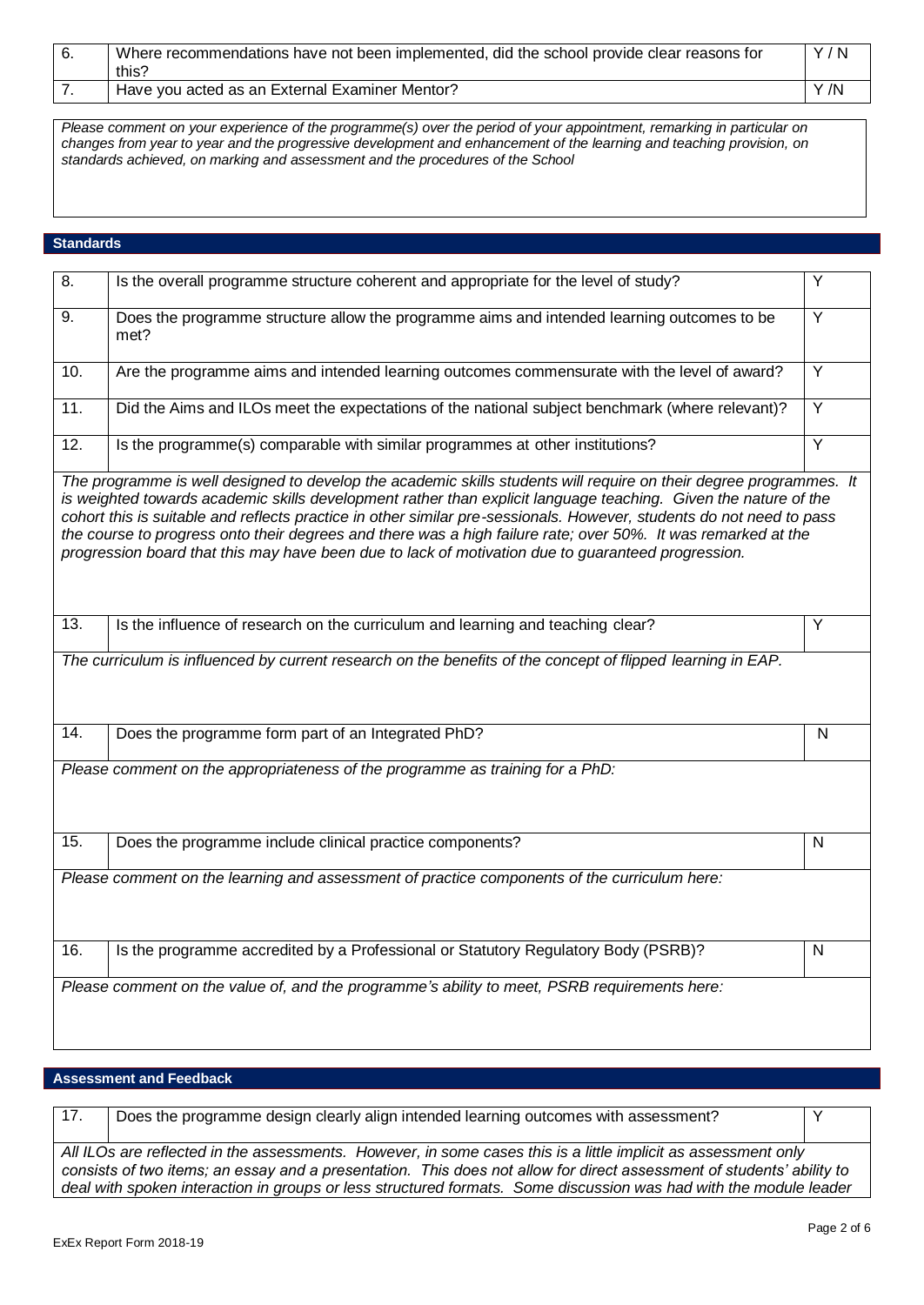*as to how the assessment could be adapted to be more wide ranging. There was adequate indication of standardisation of markers and evidence of second marking.*

| 18.         | Is the design and structure of the assessment methods appropriate to the level of award?                                                                                                                                                                                                                                                                                                                                                                                                                                                                        | ◡ |
|-------------|-----------------------------------------------------------------------------------------------------------------------------------------------------------------------------------------------------------------------------------------------------------------------------------------------------------------------------------------------------------------------------------------------------------------------------------------------------------------------------------------------------------------------------------------------------------------|---|
| 19.         | Were students given adequate opportunity to demonstrate their achievement of the programme<br>aims and intended learning outcomes?                                                                                                                                                                                                                                                                                                                                                                                                                              | ν |
|             | The mark given reflected the ability of the students in areas I sampled. Due to the quality of the videos it was in<br>many cases very difficult to make out what students were saying in their presentations. However, for one class I<br>was able to do this but these were all assessed by the same tutor. The weighting of the course towards academic<br>skills may have resulted in slightly lower scores than if the weighting had been more towards linguistic skills. The<br>performance of the students was comparable to other similar institutions. |   |
| arrived at. | The assessments were well annotated by markers and this was helpful in understanding how the final grade was                                                                                                                                                                                                                                                                                                                                                                                                                                                    |   |

# **The Progression and Awards Process**

| $\overline{20}$ . | Were you provided with guidance relating to the External Examiner's role, powers and<br>responsibilities in the examination process?              | Y              |
|-------------------|---------------------------------------------------------------------------------------------------------------------------------------------------|----------------|
| $\overline{21}$   | Was the progression and award guidance provided sufficient for you to act effectively as an<br><b>External Examiner?</b>                          | $\overline{Y}$ |
| 22.               | Did you receive appropriate programme documentation for your area(s) of responsibility?                                                           | $\overline{Y}$ |
| 23.               | Did you receive appropriate module documentation for your area(s) of responsibility?                                                              | Y              |
| $\overline{24}$ . | Did you receive full details of marking criteria applicable to your area(s) of responsibility?                                                    | $\overline{Y}$ |
| $\overline{25}$ . | Were you provided with all draft examination papers/assessments?                                                                                  | $\overline{Y}$ |
| 26.               | Was the nature and level of the assessment questions appropriate?                                                                                 | Y              |
| 27.               | Were suitable arrangements made to consider your comments on assessment questions?                                                                | Y              |
| 28.               | Was sufficient assessed work made available to enable you to have confidence in your evaluation<br>of the standard of student work?               | Y              |
| 29.               | Were the examination scripts clearly marked/annotated?                                                                                            | $\overline{Y}$ |
| $\overline{30}$ . | Was the choice of subjects for final year projects and/or dissertations appropriate?                                                              | Y/N            |
| 31.               | Was the method and standard of assessment appropriate for the final year projects and/or<br>dissertations?                                        | Y/N            |
| $\overline{32}$ . | Were the administrative arrangements satisfactory for the whole process, including the operation of<br>the Progression and Awards Board?          | $\overline{Y}$ |
| 33.               | Were you able to attend the Progression and Awards Board meeting?                                                                                 | Y              |
| 34.               | Were you satisfied with the recommendations of the Progression and Awards Board?                                                                  | $\overline{Y}$ |
| 35.               | Were you satisfied with the way decisions from the School Special Circumstances meeting were<br>communicated to the Progression and Awards Board? | Y/N            |
|                   | Please use this box to provide any additional comments you would like to make on the questions above:                                             |                |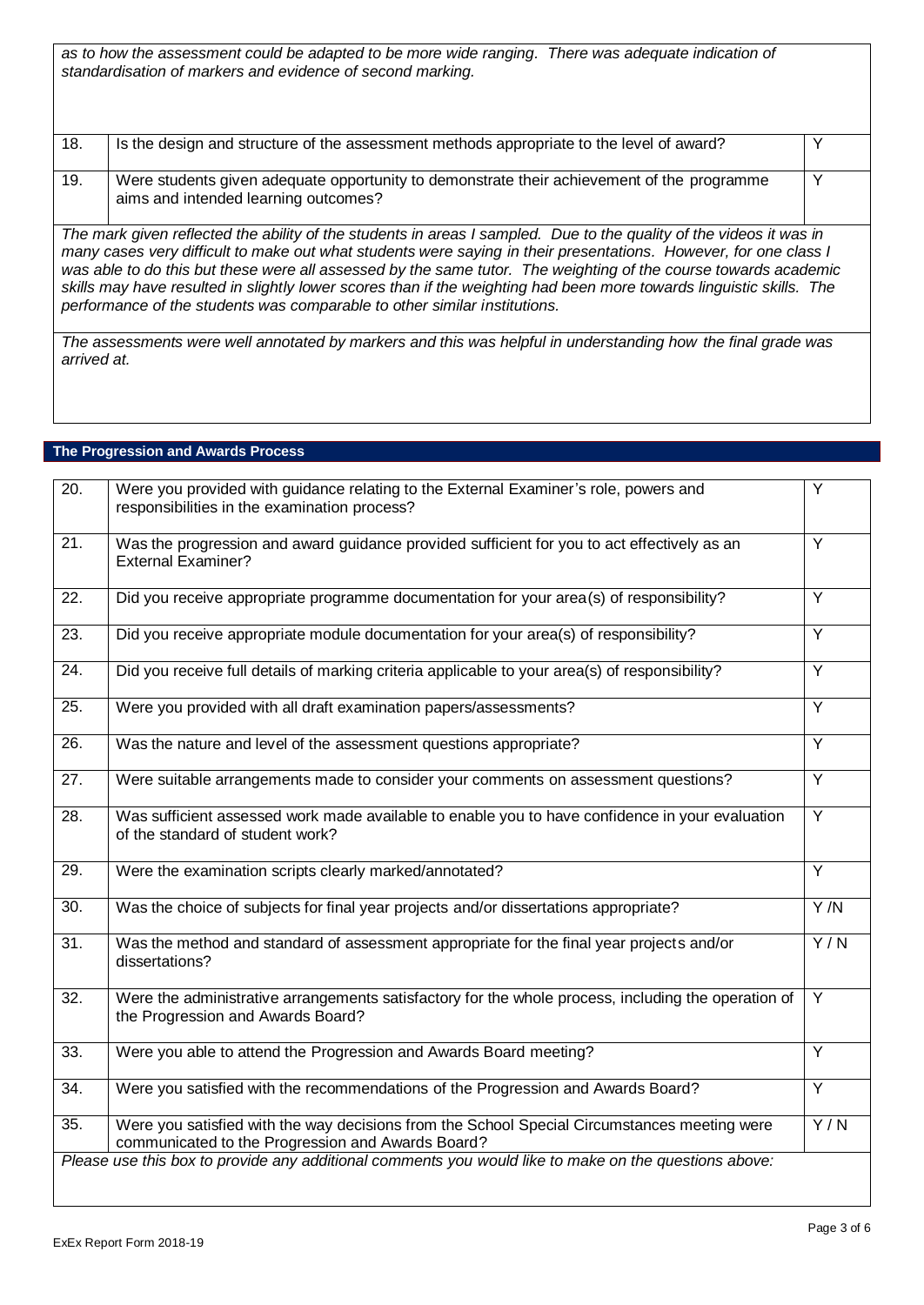## **Please use this box if you wish to make any further comments not covered elsewhere on the form**

Whilst I was sent the external examiner's report from a similar course run the year before this report did not include the school's response.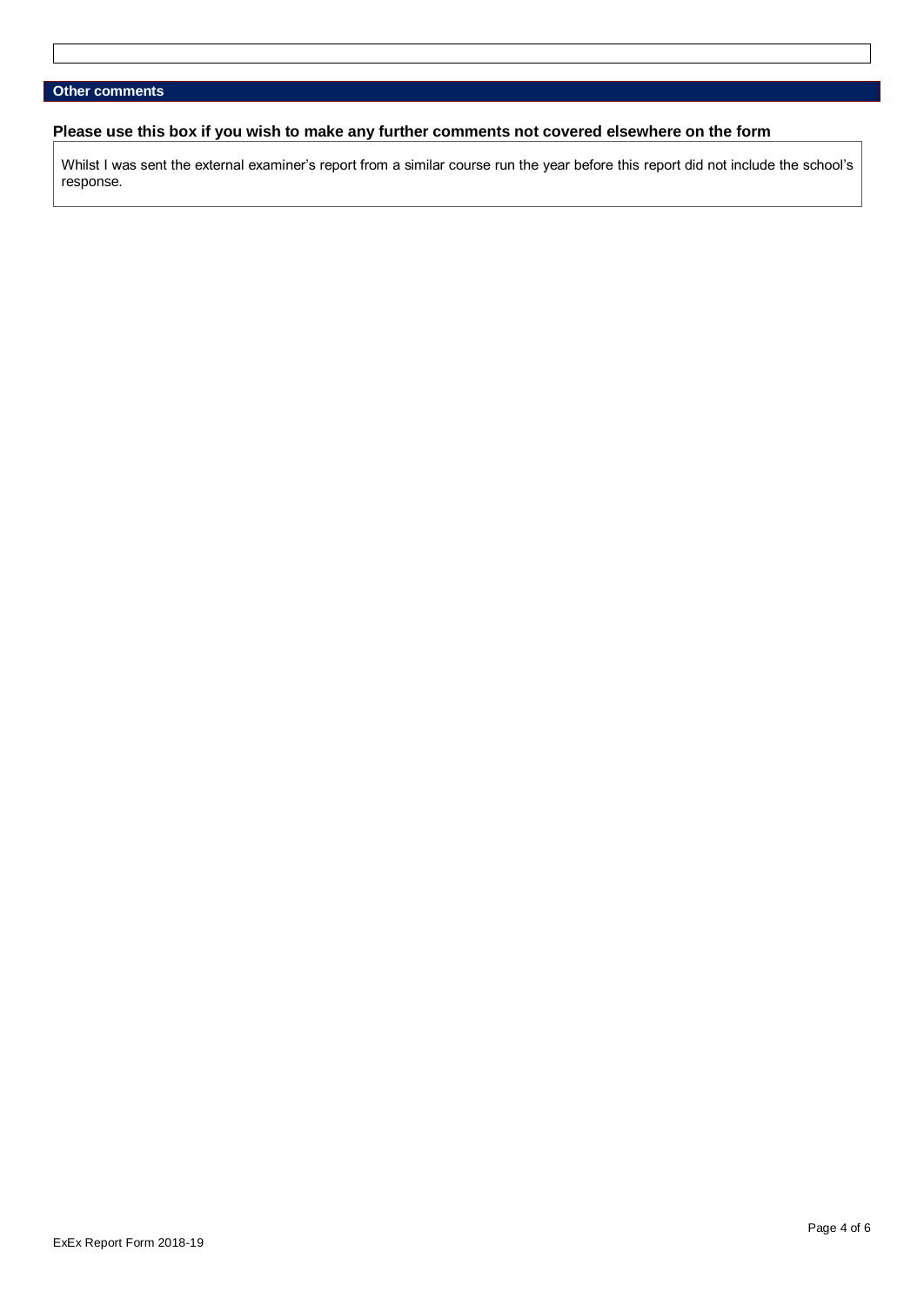| Name of School and Head of School (or nominee) |  |
|------------------------------------------------|--|
|------------------------------------------------|--|

*Title and Name of Examiner:*

| $Subject(s)$ :                | <b>English for Academic Purposes</b>                             |
|-------------------------------|------------------------------------------------------------------|
| Programme(s) / Module(s):     | ELU3018 Language for Politics and Society                        |
|                               |                                                                  |
| Awards (e.g. BA/BSc/MSc etc): |                                                                  |
|                               |                                                                  |
| Title and Name of Responder:  |                                                                  |
| Position*:                    | Module Leader; DSE                                               |
| Faculty / School of:          | The Language Centre, School of Languages, Cultures and Societies |
| Address for communication:    |                                                                  |
|                               |                                                                  |
|                               |                                                                  |
| Email:                        |                                                                  |
| Telephone:                    |                                                                  |

*\*If the individual responding to the report is not the Head of School please state their position within the School.*

#### **Completing the School response**

The completed School response (including the full original report) must be sent directly to the External Examiner. A copy must also be emailed to the Quality Assurance Team a[t qat@leeds.ac.uk.](mailto:qat@leeds.ac.uk) External Examiners should receive a formal response no later than six weeks after receipt of the original report.

#### *Response to Points of innovation and/or good practice*

It is appreciated that the flipped learning approach was recognised as good practice as this was a new approach to delivery of the input this year.

There were more seminar style lessons this year, which also seems to have worked well.

Continuing to collaborate with the same academic lead in Sociology has helped to build our working relationship and meant the teaching team and I could benefit from a greater insight into the epistemology of the discipline.

### *Response to Enhancements made from the previous year*

The decision not to award a summative grade to the essay plan seemed to be a good one as most students still completed a plan and received peer and tutor feedback on this. It also potentially meant that the final essay mark was not negatively affected by a weak plan. Instead tutors were able to give detailed feedback at the draft stage, which possibly students found more useful.

#### *Response to Matters for Urgent Attention*

*If any areas have been identified for urgent attention before the programme is offered again please provide a specific response to them here:*

N/A

## *Response to questions 1-7 (and related comments)*

*Schools may provide a general response; however, where Examiners raise specific points these must be addressed individually:*

I provided last year's external examiner's report on request during the external examiner's visit. It did not have the School's response as I do not have access to this.